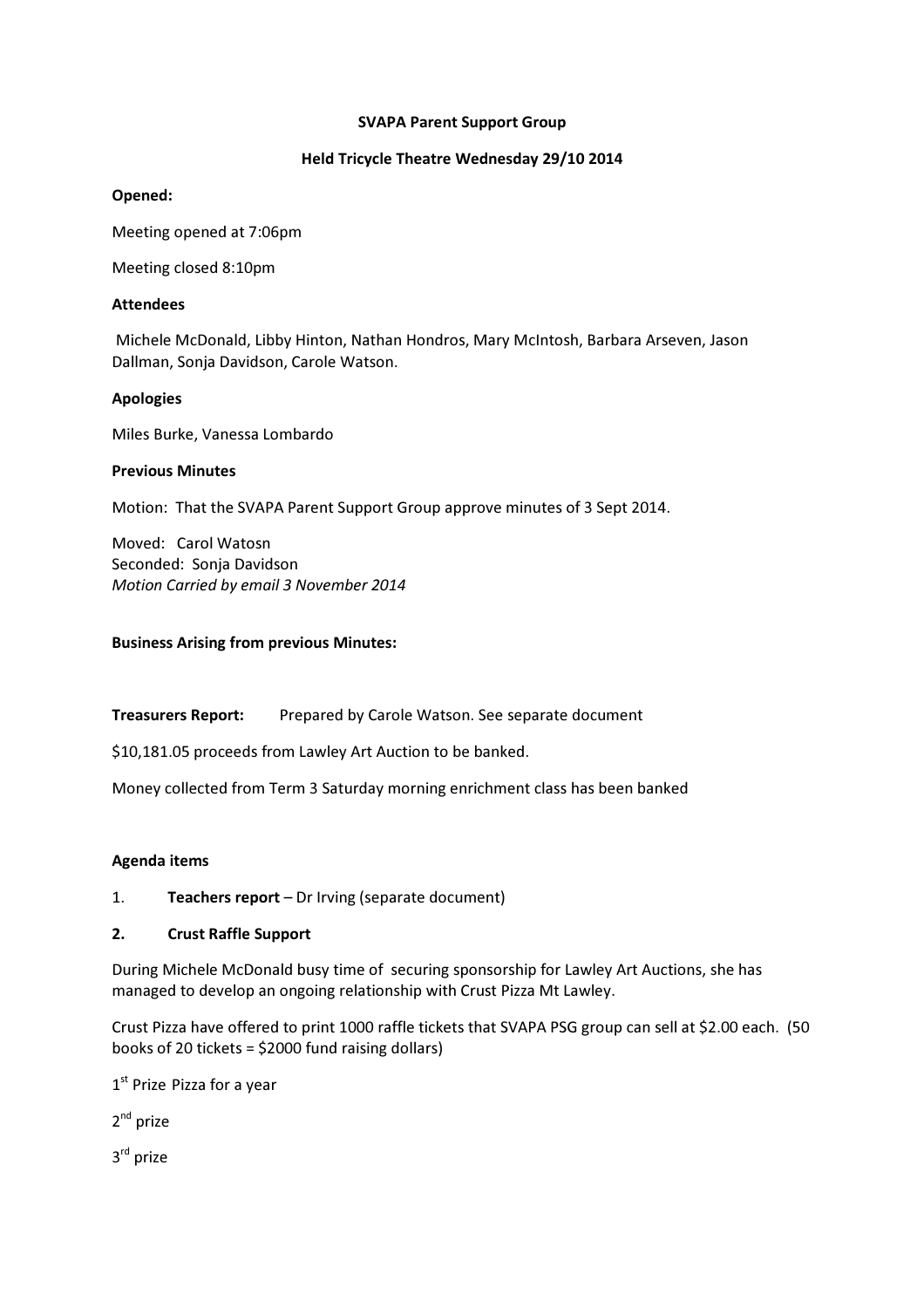SVAPA PSG discussed and felt that in order to sell the volume of tickets we will need to run raffle over a week.

The year 9 Odyssey performance was identified as the best time to draw the raffle. Final performance is likely to be the 9 December.

The best week to sell tickets Monday 1 December – 9 December.

Tickets can be sold by SVAPA students at school

Or

Ticket books can be sent home to SVAPA families to sell.

Tickets can also be sold at year 9 performance (8 + 9 December)

#### Action Items

- Jason Dallman to run his fundraising initiative by MLSHS P&C & school executive
- Michele to confirm with Crust
- Raffle license to be obtained

## 3. Welcome Evening Tuesday  $11<sup>th</sup>$  November 7pm

SVAPA welcome evening for year 7 and 8 families starting in 2015,

Action Items

- Jason Dallman to prepare Presentation for year 7 & 8 families regarding the parent support group
- Jason to bring along some sticker name tags,
- Sonja Davidson to prepare presentation for Lawley Art Auction.
- Dr Irving to prepare SVAPA flyer for evening
- Dr Irving to invite families to year 9 Odyssey performance.
- Dr Irving to organise poster advertising the event on the night.
- SVAPA PSG group to organise refreshments.
	- o Sonja Davidson to email year 7 & 8 parents to invite families along to meet and greet new parents and bring a plate of food.
	- o Sonja to organise takeaway pizzas from Siennas with unclaimed LAA voucher.
	- o Nathan may have some wine from book launch to bring. If not PSG approved purchasing bottles of wine to the value \$120.
		- **Moved by Nathan, seconded by Libby, carried by Mary**

Next SVAPA meeting;

26 November 2014